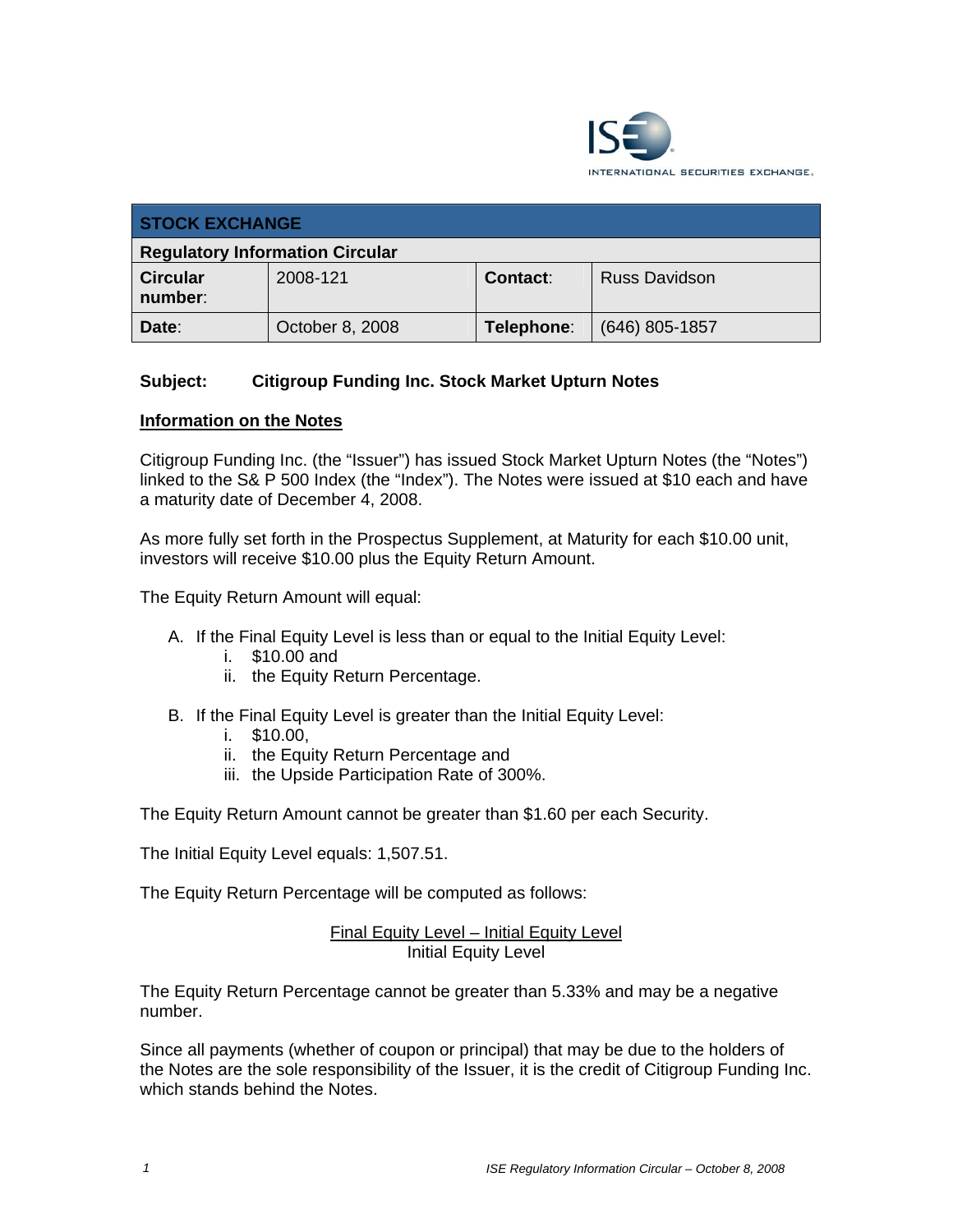Investors should be aware that the underlying securities are not involved in the subject offering and have no obligation with respect to these securities whatsoever, including any obligations with respect to the principal amount to be paid at maturity, or to take the needs of the Issuer or holders into consideration. The Notes are a series of unsecured debt issued by Citigroup Funding Inc. and will be issued in book-entry form.

The Trustee for the securities is The Bank of New York.

The market value of the Notes will depend substantially on the value of the S&P 500 Index. Other factors that will likely affect the trading value of the Notes are fluctuations in interest rates, volatility of the Index, time remaining to maturity, the credit rating of the Issuer and dividend yields on the stocks comprising the Index.

Trading in the shares on ISE is on a UTP basis and is subject to ISE equity trading rules. The shares will trade from 9:00 a.m. until 4:00 p.m. Eastern Time. Equity Electronic Access Members ("Equity EAMs") trading the shares during the Pre-Market Session are exposed to the risk of the lack of the calculation or dissemination of underlying index value or intraday indicative value ("IIV"). For certain derivative securities products, an updated underlying index value or IIV may not be calculated or publicly disseminated in the Pre-Market hours. Since the underlying index value and IIV are not calculated or widely disseminated during Pre-Market hours, an investor who is unable to calculate implied values for certain derivative securities products during Pre-Market hours may be at a disadvantage to market professionals.

Equity EAMs also should review NASD Notice to Members 03-71 for guidance on trading these products. The Notice reminds members of their obligations to: (1) conduct adequate due diligence to understand the features of the product; (2) perform a reasonable-basis suitability analysis; (3) perform customer-specific suitability analysis in connection with any recommended transactions; (4) provide a balanced disclosure of both the risks and rewards associated with the particular product, especially when selling to retail investors; (5) implement appropriate internal controls; and (6) train registered persons regarding the features, risk and suitability of these products.

**This Regulatory Information Circular is not a statutory Prospectus. Equity EAMs should consult the Trust's Registration Statement, SAI, Prospectus and the Fund's website for relevant information.**